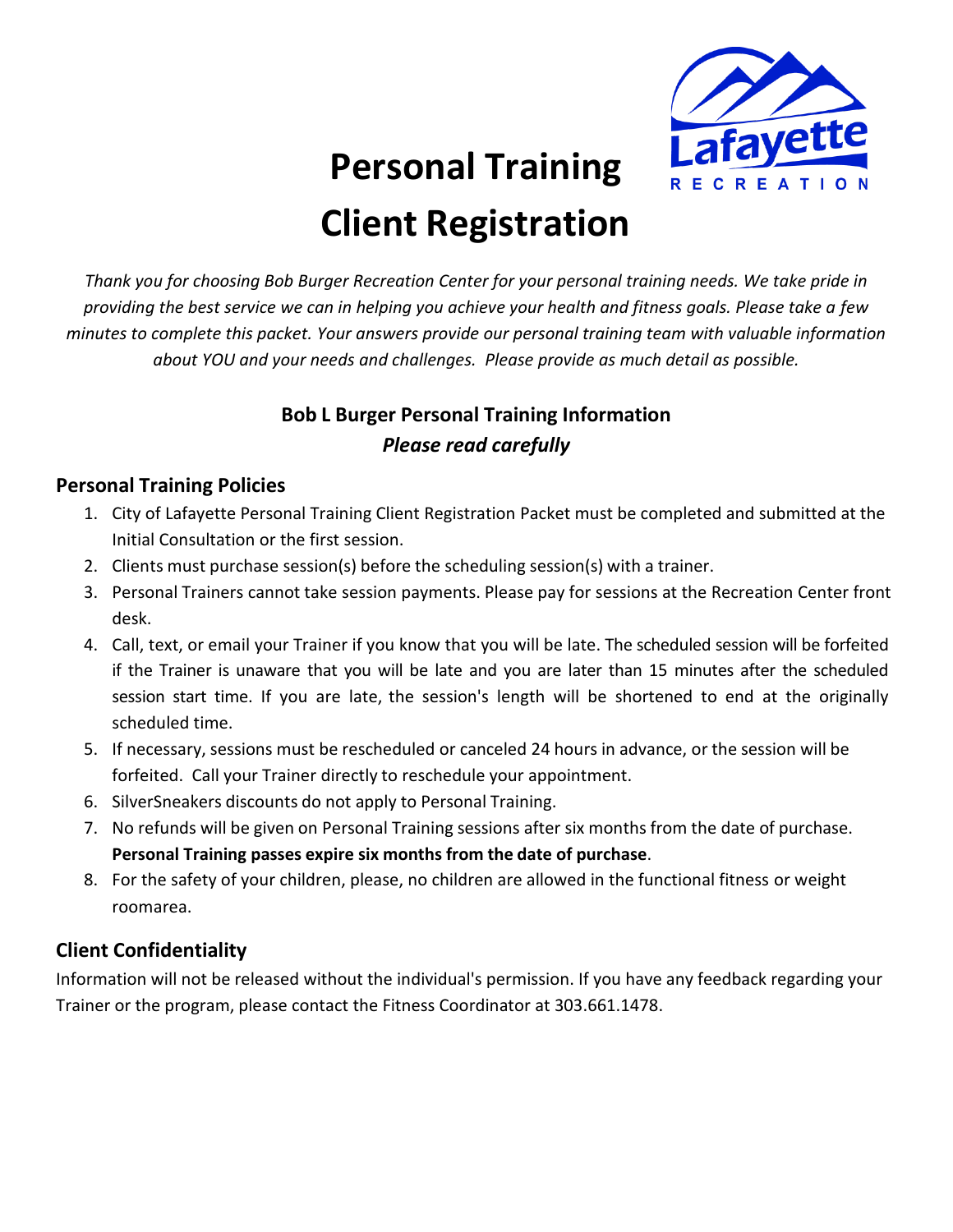

## **PERSONAL INFORMATION**

|                                                                                                                              |                   |              | Todays Date: <u>_______________________</u> |                |  |
|------------------------------------------------------------------------------------------------------------------------------|-------------------|--------------|---------------------------------------------|----------------|--|
|                                                                                                                              |                   |              | Gender: $\vert$   M     F                   |                |  |
|                                                                                                                              |                   |              |                                             |                |  |
| <b>Current Information</b>                                                                                                   |                   |              |                                             |                |  |
|                                                                                                                              |                   |              |                                             |                |  |
|                                                                                                                              |                   |              |                                             |                |  |
|                                                                                                                              |                   |              |                                             |                |  |
| <b>Emergency Contact Information</b>                                                                                         |                   |              |                                             |                |  |
|                                                                                                                              |                   |              |                                             |                |  |
|                                                                                                                              |                   |              |                                             |                |  |
| <b>Training Preferences and Availability View Trainer Bios</b>                                                               |                   |              |                                             |                |  |
| Please indicate days and times you are available and prefer to train. Please be specific. The more flexibility you have, the |                   |              |                                             |                |  |
| easier it is to match a Trainer).                                                                                            |                   |              |                                             |                |  |
| Monday: Tuesday: Wednesday: Thursday: Thursday:                                                                              |                   |              |                                             |                |  |
|                                                                                                                              |                   |              |                                             |                |  |
| Please Indicate Your Current Level of Satisfaction with the Following:                                                       |                   |              |                                             |                |  |
|                                                                                                                              | Very Dissatisfied | Dissatisfied | Satisfied                                   | Very Satisfied |  |
| General Health & Lifestyle                                                                                                   |                   |              |                                             |                |  |
| Physical Activity Level                                                                                                      |                   |              |                                             |                |  |
| <b>Stress Level</b>                                                                                                          |                   |              |                                             |                |  |
| <b>Blood Pressure &amp; Cholesterol</b>                                                                                      |                   |              |                                             |                |  |
| <b>Nutrition &amp; Eating Habits</b>                                                                                         |                   |              |                                             |                |  |
| Weight & Body Composition                                                                                                    |                   |              |                                             |                |  |
| Muscular Strength & Endurance                                                                                                |                   |              |                                             |                |  |
| <b>Balance &amp; Fear of Falling</b>                                                                                         |                   |              |                                             |                |  |
| <b>Activities of Daily Living</b>                                                                                            |                   |              |                                             |                |  |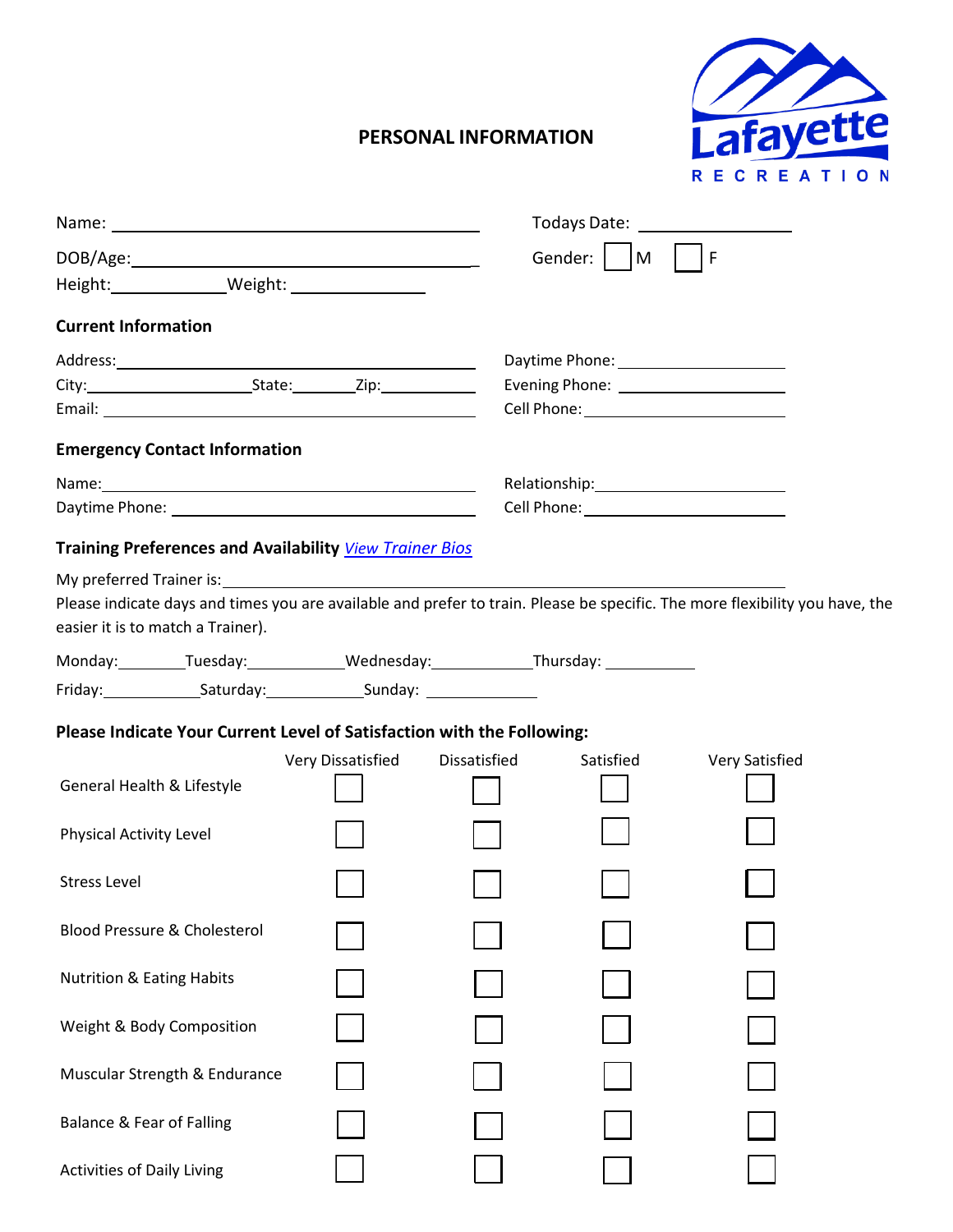**What goals would you like to achieve by working with a Trainer?**



#### **Medications/Allergies**

Please list any medical concerns/conditions that might limit your ability to participate in training sessions (pregnancy, disability, chronic conditions, etc.):

Please list current medications, including over-the-counter medications, prescriptions, etc., that may affect your body's response to exercise.

| Name of Medication                                              | Dosage                                                                                                         | Reason Taken      |                        |
|-----------------------------------------------------------------|----------------------------------------------------------------------------------------------------------------|-------------------|------------------------|
|                                                                 |                                                                                                                |                   |                        |
|                                                                 |                                                                                                                |                   |                        |
| <b>Exercise History and Attitude</b>                            |                                                                                                                |                   |                        |
|                                                                 | Have you been involved in a regular aerobic exercise routine (moderate, continuous activity for at least 15-20 |                   |                        |
|                                                                 | minutes in duration, at least three days/week)? $Yes$                                                          | No                |                        |
|                                                                 |                                                                                                                |                   |                        |
|                                                                 |                                                                                                                |                   |                        |
|                                                                 | Are you currently involved in a weight training and conditioning program? Yes $\boxed{\phantom{a}}$            | <b>No</b>         |                        |
| Minutes/Day:                                                    |                                                                                                                |                   |                        |
|                                                                 | If yes, please summarize your current exercise program (types of exercises, goals, equipment used, etc.):      |                   |                        |
|                                                                 |                                                                                                                |                   |                        |
|                                                                 |                                                                                                                |                   |                        |
| Check $(\checkmark)$ the activities that you would enjoy doing: |                                                                                                                |                   |                        |
| Walking                                                         | <b>Group Fitness Classes</b>                                                                                   | Strength Training | <b>Athletic Drills</b> |
| Swimming                                                        | <b>Cardio Machines</b>                                                                                         | Rowing            | Jogging                |
| Cycling                                                         |                                                                                                                |                   |                        |
|                                                                 | What other activities are you interested in?                                                                   |                   |                        |
|                                                                 |                                                                                                                |                   |                        |
|                                                                 | How much time are you planning on devoting to a fitness regimen?                                               |                   |                        |
| On your own time:                                               |                                                                                                                |                   |                        |
| Minutes/Day:                                                    |                                                                                                                | Days/Week         |                        |
| Working with a Trainer:                                         |                                                                                                                |                   |                        |
| Days/Week:                                                      |                                                                                                                |                   |                        |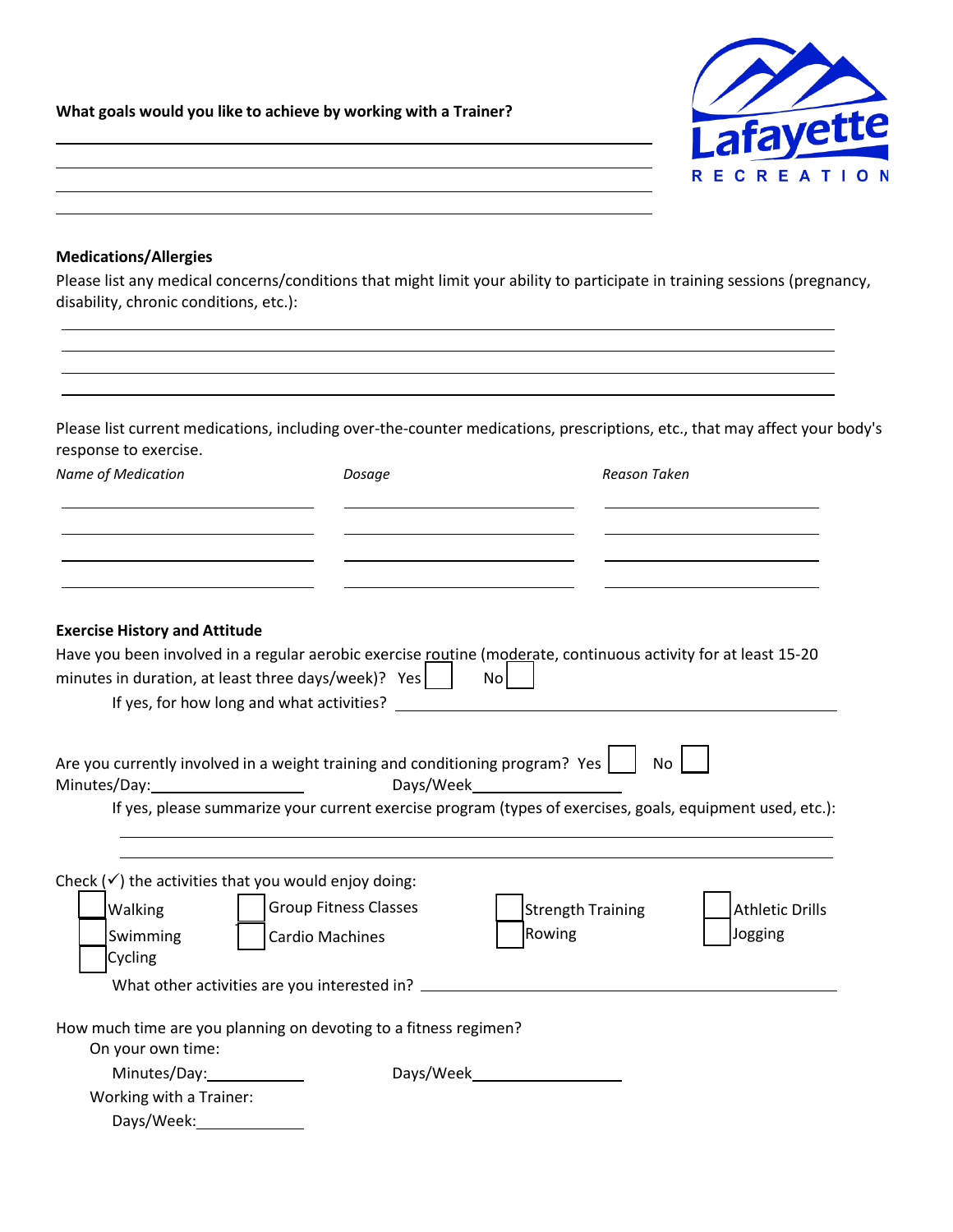

#### **Waiver of Liability and Release**

#### **RECREATION PROGRAM RELEASE**

*In consideration of my participation and or that of my child or ward in the City of Lafayette ("City") Recreation Department's programs or activities, do hereby for all, to the extent permitted by law assume the risk of participation and waive and release the City, its officers and employees from any and all claims, actions, or demands for any injury, loss, or damage arising out of, or related to participation in the programs or activities, whether or not such is caused by the act, error, omission, negligence or fault of the City, its officers or employees. I also on behalf of myself and my child or ward consent to the City's publication of photographs taken of any of us during our participation in the Recreation Department's programs or activities.*

Participant Signature: National Signature: National Signature: National Signature: Date: Date: Date: Date: National Date:  $\Box$ (or Parent/Guardian Signature if participant is a minor)

#### **Terms and Conditions**

I agree to adhere to all City of Lafayette Recreation Center's training policies and procedures: *Please initial*.

I certify that I have answered all health and fitness questions honestly and to the best of my ability.

I understand that I may be asked to provide a medical clearance from my doctor before participating in any City of Lafayette Recreation personal training for my safety.

All members agree to abide by the Recreation Department facility rules and regulations while in the facility. These rules and regulations may change. Failure to comply with the center's rules and regulations may resultin termination of membership.

Patrons wishing to use the facility before or after a scheduled session must pay the daily admission or use their membership card.

I must check-in at the front desk for each session and confirm the scheduled session.

Session(s) must be purchased before they can be scheduled with the Trainer.

Full payment is due before services are received. Trainers cannot accept payment.

If I need to cancel my session, I must call my Trainer at least 24 hours before my scheduled session. If I do not call 24 hours prior, that session will be forfeited.

If I am late, the session will only last until the end of the hour for which that session was scheduled. If I am more than 15 minutes late, the scheduled session will be forfeited.

If my health status changes after completing the registration packet, I will inform my Trainer immediately. I understand that I may need to obtain a physician's clearance before continuing training sessions.

**All sessions must be completed within six months of the original purchase date**.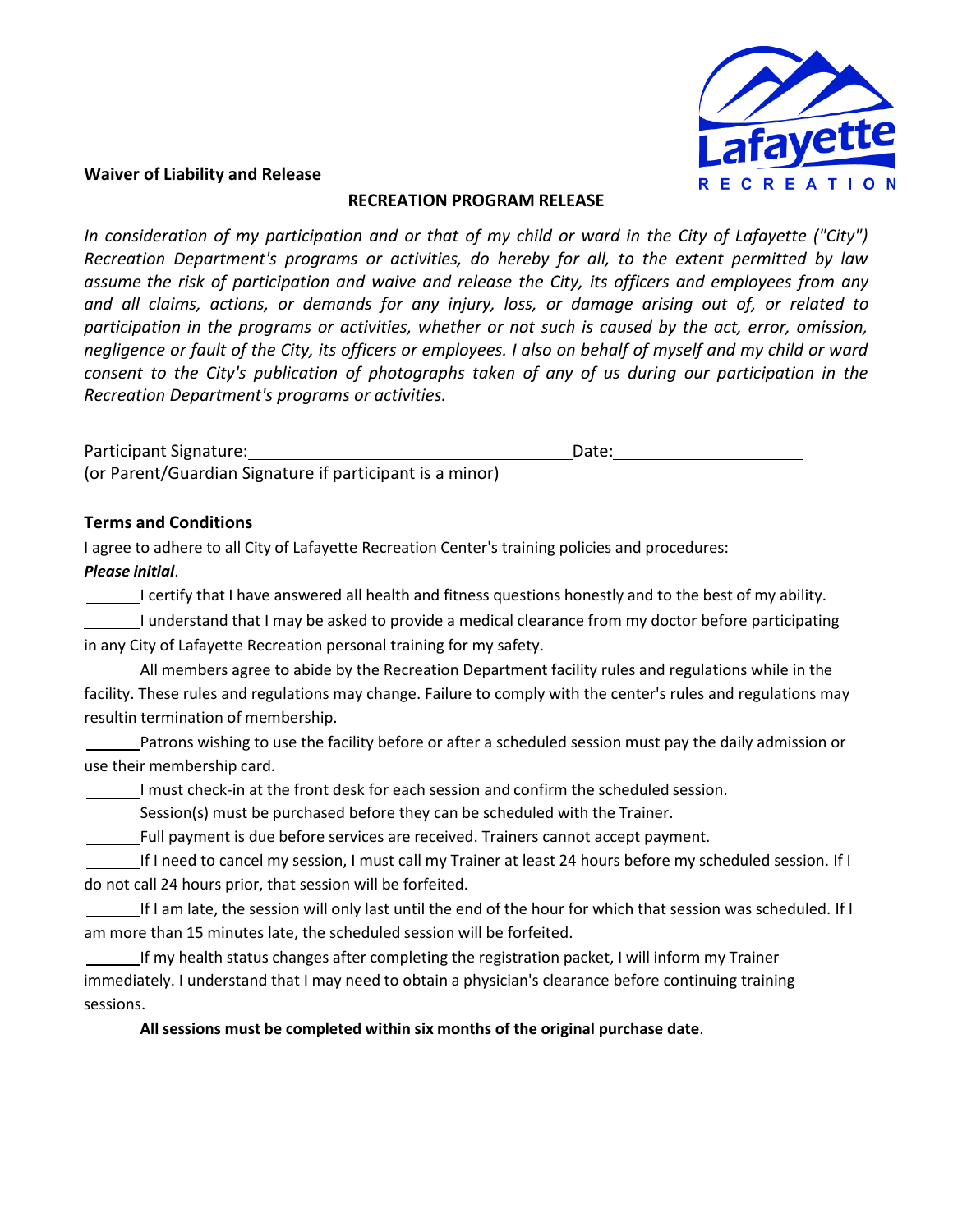

#### **Physical Activity Readiness Questionnaire for Everyone**

The health benefits of regular physical activity are clear; more people should engage in physical activity every day of the week. Participating in physical activity is very safe for MOST people. This questionnaire will tell you whether it is necessary for you to seek further advice from your doctor OR a qualified exercise professional before becoming more physically active.

| <b>GENERAL HEALTH QUESTIONS</b>                                                                                                                                                                                                                                                                                                                                                                                                                                                                                                                                                                                                                                                                                                                                                                                                                                                                                                                                                                                                                                                                                                                                                                                                                                                                                                                                                                                                              |            |           |  |  |
|----------------------------------------------------------------------------------------------------------------------------------------------------------------------------------------------------------------------------------------------------------------------------------------------------------------------------------------------------------------------------------------------------------------------------------------------------------------------------------------------------------------------------------------------------------------------------------------------------------------------------------------------------------------------------------------------------------------------------------------------------------------------------------------------------------------------------------------------------------------------------------------------------------------------------------------------------------------------------------------------------------------------------------------------------------------------------------------------------------------------------------------------------------------------------------------------------------------------------------------------------------------------------------------------------------------------------------------------------------------------------------------------------------------------------------------------|------------|-----------|--|--|
| Please read the 7 questions below carefully and answer each one honestly: check YES or NO.                                                                                                                                                                                                                                                                                                                                                                                                                                                                                                                                                                                                                                                                                                                                                                                                                                                                                                                                                                                                                                                                                                                                                                                                                                                                                                                                                   | <b>YES</b> | <b>NO</b> |  |  |
| 1) Has your doctor ever said that you have a heart condition $\Box$ OR high blood pressure $\Box$ ?                                                                                                                                                                                                                                                                                                                                                                                                                                                                                                                                                                                                                                                                                                                                                                                                                                                                                                                                                                                                                                                                                                                                                                                                                                                                                                                                          |            |           |  |  |
| 2) Do you feel pain in your chest at rest, during your daily activities of living, OR when you do<br>physical activity?                                                                                                                                                                                                                                                                                                                                                                                                                                                                                                                                                                                                                                                                                                                                                                                                                                                                                                                                                                                                                                                                                                                                                                                                                                                                                                                      |            |           |  |  |
| 3) Do you lose balance because of dizziness OR have you lost consciousness in the last 12 months?<br>Please answer NO if your dizziness was associated with over-breathing (including during vigorous exercise).                                                                                                                                                                                                                                                                                                                                                                                                                                                                                                                                                                                                                                                                                                                                                                                                                                                                                                                                                                                                                                                                                                                                                                                                                             |            |           |  |  |
| 4) Have you ever been diagnosed with another chronic medical condition (other than heart disease<br>or high blood pressure)? PLEASE LIST CONDITION(S) HERE:                                                                                                                                                                                                                                                                                                                                                                                                                                                                                                                                                                                                                                                                                                                                                                                                                                                                                                                                                                                                                                                                                                                                                                                                                                                                                  |            |           |  |  |
| 5) Are you currently taking prescribed medications for a chronic medical condition?<br>PLEASE LIST CONDITION(S) AND MEDICATIONS HERE:                                                                                                                                                                                                                                                                                                                                                                                                                                                                                                                                                                                                                                                                                                                                                                                                                                                                                                                                                                                                                                                                                                                                                                                                                                                                                                        |            |           |  |  |
| 6) Do you currently have (or have had within the past 12 months) a bone, joint, or soft tissue<br>(muscle, ligament, or tendon) problem that could be made worse by becoming more physically<br>active? Please answer NO if you had a problem in the past, but it does not limit your current ability to be physically active.<br>PLEASE LIST CONDITION(S) HERE:                                                                                                                                                                                                                                                                                                                                                                                                                                                                                                                                                                                                                                                                                                                                                                                                                                                                                                                                                                                                                                                                             |            |           |  |  |
| 7) Has your doctor ever said that you should only do medically supervised physical activity?                                                                                                                                                                                                                                                                                                                                                                                                                                                                                                                                                                                                                                                                                                                                                                                                                                                                                                                                                                                                                                                                                                                                                                                                                                                                                                                                                 |            |           |  |  |
| If you answered NO to all of the questions above, you are cleared for physical activity. Please sign the<br>PARTICIPANT DECLARATION. You do not need to complete the next 2 pages.<br>Start becoming much more physically active - start slowly and build up gradually.<br>Follow Global Physical Activity Guidelines for your age (https://www.who.int/publications/i/item/9789240015128).<br>You may take part in a health and fitness appraisal.<br>If you are over the age of 45 yr and NOT accustomed to regular vigorous to maximal effort exercise, consult a qualified exercise professional before engaging in this intensity of exercise.<br>If you have any further questions, contact a qualified exercise professional.<br><b>PARTICIPANT DECLARATION</b><br>If you are less than the legal age required for consent or require the assent of a care provider, your parent, guardian or care provider must<br>also sign this form.<br>I, the undersigned, have read, understood to my full satisfaction and completed this questionnaire. I acknowledge that this physical activity<br>clearance is valid for a maximum of 12 months from the date it is completed and becomes invalid if my condition changes. I also<br>acknowledge that the community/fitness center may retain a copy of this form for its records. In these instances, it will maintain the<br>confidentiality of the same, complying with applicable law. |            |           |  |  |
|                                                                                                                                                                                                                                                                                                                                                                                                                                                                                                                                                                                                                                                                                                                                                                                                                                                                                                                                                                                                                                                                                                                                                                                                                                                                                                                                                                                                                                              |            |           |  |  |
| If you answered YES to one or more of the questions above, COMPLETE THE NEXT 2 PAGES.<br>Delay becoming more active if:<br>You have a temporary illness such as a cold or fever; it is best to wait until you feel better.<br>You are pregnant - talk to your health care practitioner, your physician, a qualified exercise professional, and/or complete the<br>ePARmed-X+ at www.eparmedx.com before becoming more physically active.                                                                                                                                                                                                                                                                                                                                                                                                                                                                                                                                                                                                                                                                                                                                                                                                                                                                                                                                                                                                     |            |           |  |  |

Your health changes - answer the questions on the next 2 pages of this document and/or talk to your doctor or a qualified<br>exercise professional before continuing with any physical activity program.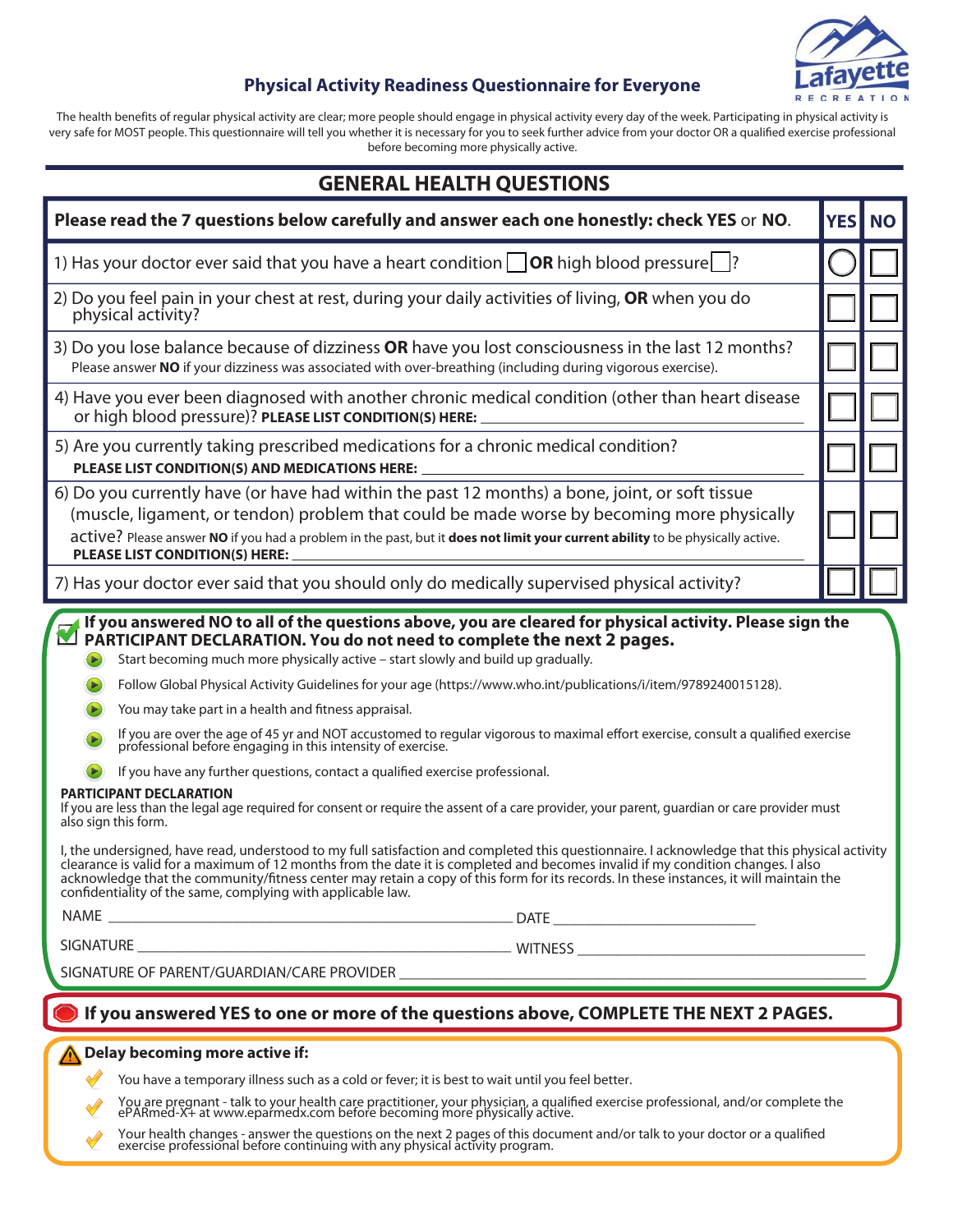## **FOLLOW-UP QUESTIONS ABOUT YOUR MEDICAL CONDITION(S)**



| 1.     | Do you have Arthritis, Osteoporosis, or Back Problems?                                                                                                                                                                                                                                                                                             |                         |
|--------|----------------------------------------------------------------------------------------------------------------------------------------------------------------------------------------------------------------------------------------------------------------------------------------------------------------------------------------------------|-------------------------|
|        | If the above condition(s) is/are present, answer questions 1a-1c<br><b>If NO</b><br>go to question 2                                                                                                                                                                                                                                               |                         |
| 1a.    | Do you have difficulty controlling your condition with medications or other physician-prescribed therapies?<br>(Answer NO if you are not currently taking medications or other treatments)                                                                                                                                                         | <b>NO</b>               |
| $1b$ . | Do you have joint problems causing pain, a recent fracture or fracture caused by osteoporosis or cancer,<br>displaced vertebra (e.g., spondylolisthesis), and/or spondylolysis/pars defect (a crack in the bony ring on the<br>back of the spinal column)?                                                                                         | ΝO                      |
| 1c.    | Have you had steroid injections or taken steroid tablets regularly for more than 3 months?                                                                                                                                                                                                                                                         | <b>YES</b><br>ΝO        |
| 2.     | Do you currently have Cancer of any kind?                                                                                                                                                                                                                                                                                                          |                         |
|        | If the above condition(s) is/are present, answer questions 2a-2b<br>If <b>NO</b><br>go to question 3                                                                                                                                                                                                                                               |                         |
| 2a.    | Does your cancer diagnosis include any of the following types: lung/bronchogenic, multiple myeloma (cancer of<br>plasma cells), head, and/or neck?                                                                                                                                                                                                 | <b>YES</b>              |
| 2b.    | Are you currently receiving cancer therapy (such as chemotheraphy or radiotherapy)?                                                                                                                                                                                                                                                                |                         |
| 3.     | Do you have a Heart or Cardiovascular Condition? This includes Coronary Artery Disease, Heart Failure,<br><b>Diagnosed Abnormality of Heart Rhythm</b>                                                                                                                                                                                             |                         |
|        | If <b>NO</b><br>go to question 4<br>If the above condition(s) is/are present, answer questions 3a-3d                                                                                                                                                                                                                                               |                         |
| 3a.    | Do you have difficulty controlling your condition with medications or other physician-prescribed therapies?<br>(Answer NO if you are not currently taking medications or other treatments)                                                                                                                                                         | <b>YES</b><br><b>NO</b> |
| 3b.    | Do you have an irregular heart beat that requires medical management?<br>(e.g., atrial fibrillation, premature ventricular contraction)                                                                                                                                                                                                            | <b>NO</b>               |
| 3c.    | Do you have chronic heart failure?                                                                                                                                                                                                                                                                                                                 | <b>YES</b><br><b>NO</b> |
| 3d.    | Do you have diagnosed coronary artery (cardiovascular) disease and have not participated in regular physical<br>activity in the last 2 months?                                                                                                                                                                                                     | <b>NO</b>               |
| 4.     | Do you currently have High Blood Pressure?                                                                                                                                                                                                                                                                                                         |                         |
|        | go to question 5<br><b>If NO</b><br>If the above condition(s) is/are present, answer questions 4a-4b                                                                                                                                                                                                                                               |                         |
| 4a.    | Do you have difficulty controlling your condition with medications or other physician-prescribed therapies?<br>(Answer <b>NO</b> if you are not currently taking medications or other treatments)                                                                                                                                                  |                         |
| 4b.    | Do you have a resting blood pressure equal to or greater than 160/90 mmHg with or without medication?<br>(Answer YES if you do not know your resting blood pressure)                                                                                                                                                                               | NO                      |
| 5.     | Do you have any Metabolic Conditions? This includes Type 1 Diabetes, Type 2 Diabetes, Pre-Diabetes                                                                                                                                                                                                                                                 |                         |
|        | If the above condition(s) is/are present, answer questions 5a-5e<br>If <b>NO</b><br>go to question 6                                                                                                                                                                                                                                               |                         |
| 5a.    | Do you often have difficulty controlling your blood sugar levels with foods, medications, or other physician-<br>prescribed therapies?                                                                                                                                                                                                             |                         |
| 5b.    | Do you often suffer from signs and symptoms of low blood sugar (hypoglycemia) following exercise and/or<br>during activities of daily living? Signs of hypoglycemia may include shakiness, nervousness, unusual irritability,<br>abnormal sweating, dizziness or light-headedness, mental confusion, difficulty speaking, weakness, or sleepiness. | <b>YES</b><br>ΝO        |
| 5c.    | Do you have any signs or symptoms of diabetes complications such as heart or vascular disease and/or<br>complications affecting your eyes, kidneys, OR the sensation in your toes and feet?                                                                                                                                                        | <b>YES</b><br>NO        |
| 5d.    | Do you have other metabolic conditions (such as current pregnancy-related diabetes, chronic kidney disease, or<br>liver problems)?                                                                                                                                                                                                                 | <b>YES</b><br>ΝO        |
| 5e.    | Are you planning to engage in what for you is unusually high (or vigorous) intensity exercise in the near future?                                                                                                                                                                                                                                  |                         |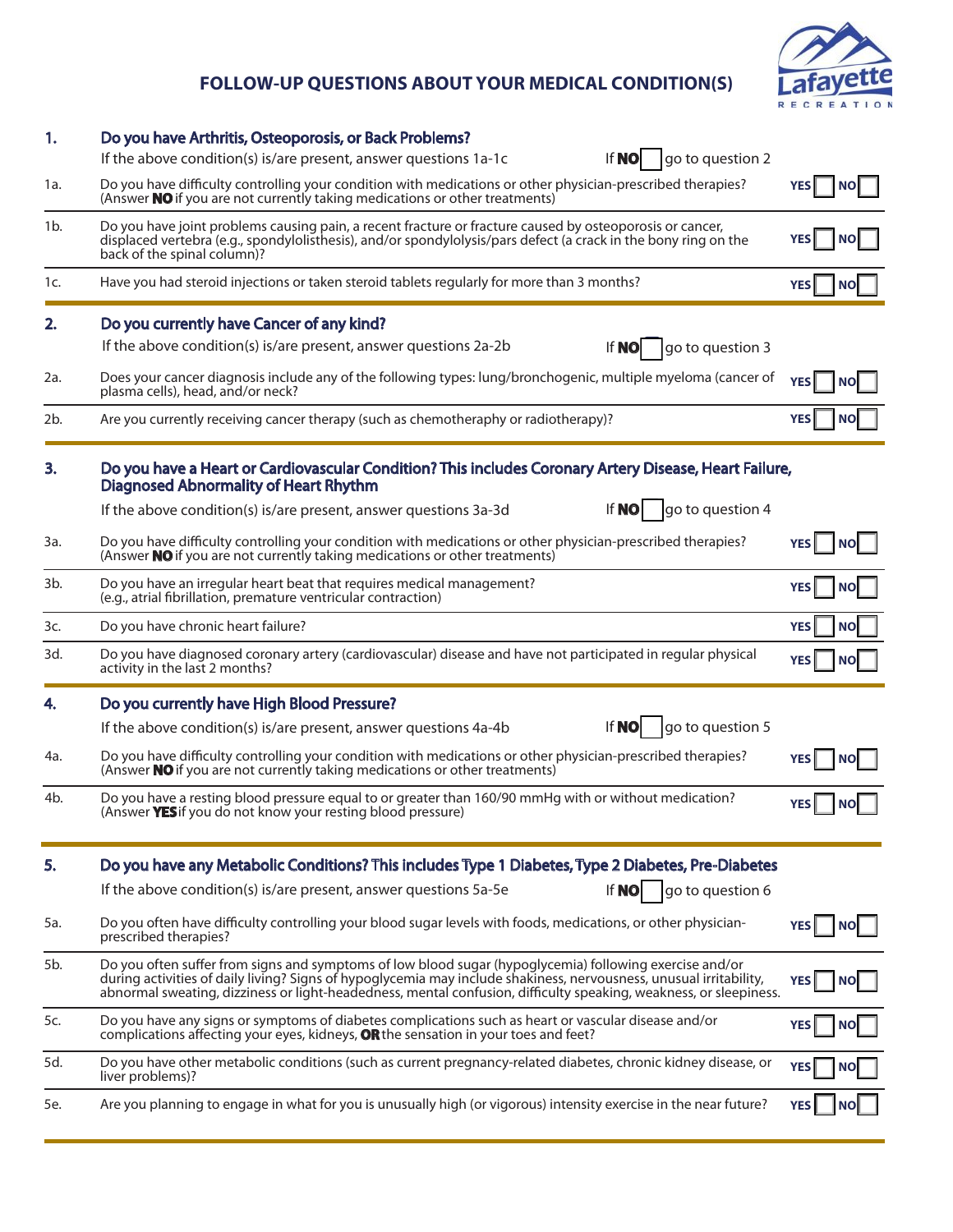

| 6.                | Do you have any Mental Health Problems or Learning Difficulties? This includes Alzheimer's, Dementia,<br>Depression, Anxiety Disorder, Eating Disorder, Psychotic Disorder, Intellectual Disability, Down Syndrome    |                          |
|-------------------|-----------------------------------------------------------------------------------------------------------------------------------------------------------------------------------------------------------------------|--------------------------|
|                   | If $NO$<br>go to question 7<br>If the above condition(s) is/are present, answer questions 6a-6b                                                                                                                       |                          |
| 6a.               | Do you have difficulty controlling your condition with medications or other physician-prescribed therapies?<br>(Answer NO if you are not currently taking medications or other treatments)                            | <b>YES</b>               |
| 6b.               | Do you have Down Syndrome AND back problems affecting nerves or muscles?                                                                                                                                              |                          |
| 7.                | Do you have a Respiratory Disease? This includes Chronic Obstructive Pulmonary Disease, Asthma,<br><b>Pulmonary High Blood Pressure</b>                                                                               |                          |
|                   | If the above condition(s) is/are present, answer questions 7a-7d<br>If <b>NO</b><br>go to question 8                                                                                                                  |                          |
| 7a.               | Do you have difficulty controlling your condition with medications or other physician-prescribed therapies?<br>(Answer <b>NO</b> if you are not currently taking medications or other treatments)                     | <b>YESI</b><br><b>NO</b> |
| 7b.               | Has your doctor ever said your blood oxygen level is low at rest or during exercise and/or that you require<br>supplemental oxygen therapy?                                                                           | NΟ                       |
| 7c.               | If asthmatic, do you currently have symptoms of chest tightness, wheezing, laboured breathing, consistent cough<br>(more than 2 days/week), or have you used your rescue medication more than twice in the last week? | <b>YES</b><br>I NO       |
| 7d.               | Has your doctor ever said you have high blood pressure in the blood vessels of your lungs?                                                                                                                            | <b>YES</b><br>I NO       |
| 8.                | Do you have a Spinal Cord Injury? This includes Tetraplegia and Paraplegia<br>If <b>NO</b><br>If the above condition(s) is/are present, answer questions 8a-8c<br>go to question 9                                    |                          |
| 8a.               | Do you have difficulty controlling your condition with medications or other physician-prescribed therapies?<br>(Answer NO if you are not currently taking medications or other treatments)                            | <b>NO</b>                |
| 8b.               | Do you commonly exhibit low resting blood pressure significant enough to cause dizziness, light-headedness,<br>and/or fainting?                                                                                       | YES<br><b>NO</b>         |
| 8c.               | Has your physician indicated that you exhibit sudden bouts of high blood pressure (known as Autonomic<br>Dysreflexia)?                                                                                                |                          |
| 9.                | Have you had a Stroke? This includes Transient Ischemic Attack (TIA) or Cerebrovascular Event<br>If <b>NO</b><br>If the above condition(s) is/are present, answer questions 9a-9c<br>go to question 10                |                          |
| 9a.               | Do you have difficulty controlling your condition with medications or other physician-prescribed therapies?<br>(Answer NO if you are not currently taking medications or other treatments)                            | <b>YES</b>               |
| 9b.               | Do you have any impairment in walking or mobility?                                                                                                                                                                    | <b>YES</b><br><b>NO</b>  |
| 9c.               | Have you experienced a stroke or impairment in nerves or muscles in the past 6 months?                                                                                                                                | <b>YES</b><br><b>NO</b>  |
| 10.               | Do you have any other medical condition not listed above or do you have two or more medical conditions?                                                                                                               |                          |
|                   | If $\text{NO}$   read the Page 4 recommendations<br>If you have other medical conditions, answer questions 10a-10c                                                                                                    |                          |
| 10a.              | Have you experienced a blackout, fainted, or lost consciousness as a result of a head injury within the last 12<br>months OR have you had a diagnosed concussion within the last 12 months?                           | <b>YES</b><br> NO        |
| 10 <sub>b</sub> . | Do you have a medical condition that is not listed (such as epilepsy, neurological conditions, kidney problems)?                                                                                                      | <b>YES</b><br><b>NO</b>  |
| 10c.              | Do you currently live with two or more medical conditions?                                                                                                                                                            | <b>YES</b>               |
|                   | PLEASE LIST YOUR MEDICAL CONDITION(S)<br><b>AND ANY RELATED MEDICATIONS HERE:</b>                                                                                                                                     |                          |

## **GO to NEXT PAGE for recommendations about your current medical condition(s) and sign the PARTICIPANT DECLARATION.**